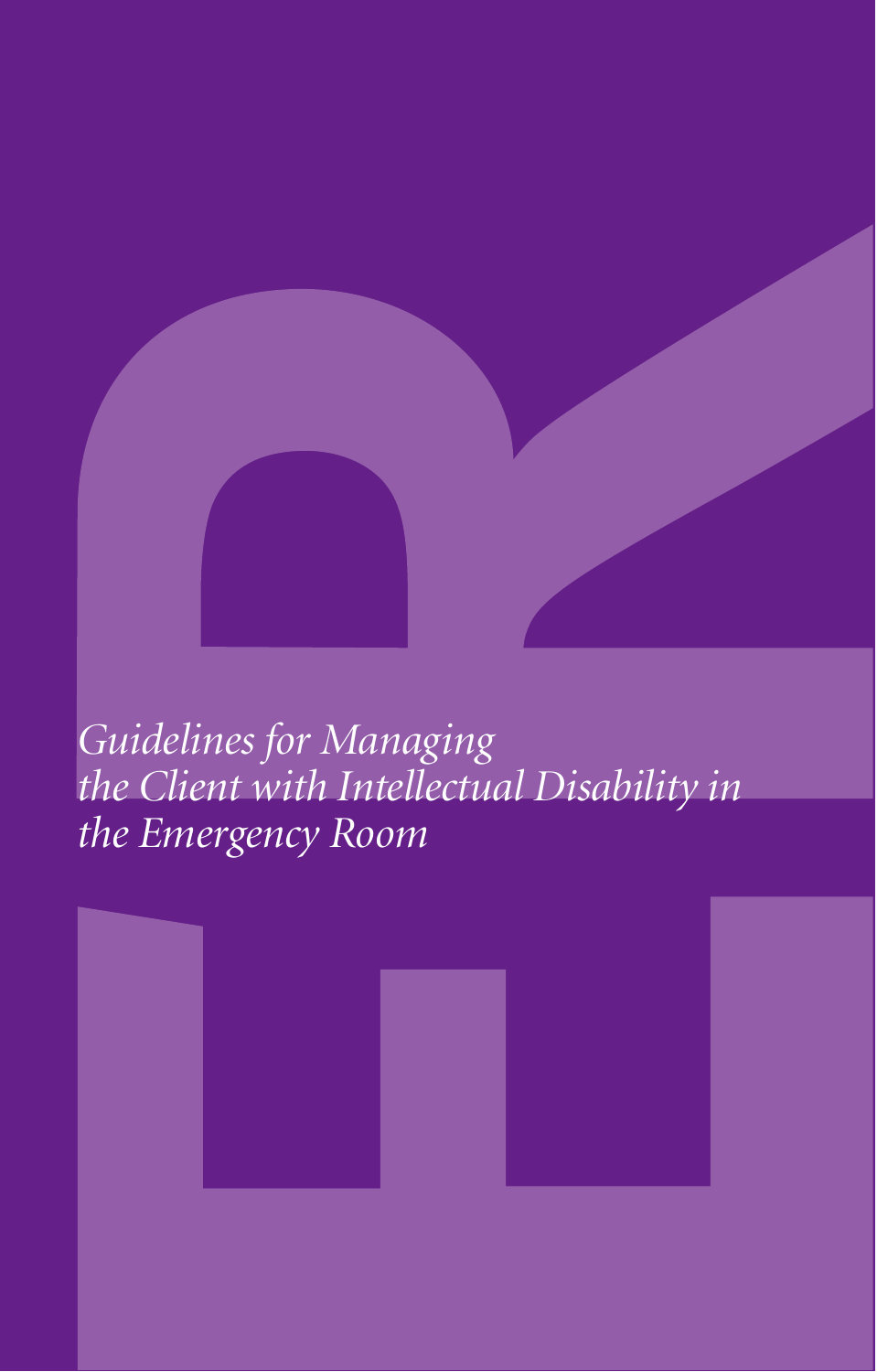*Guidelines for Managing the Client with Intellectual Disability in the Emergency Room*

Prepared by Elspeth Bradley and the Psychiatry Residency Year 1 (PGY1) Intellectual Disabilities Psychiatry Curriculum Planning Committee University of Toronto





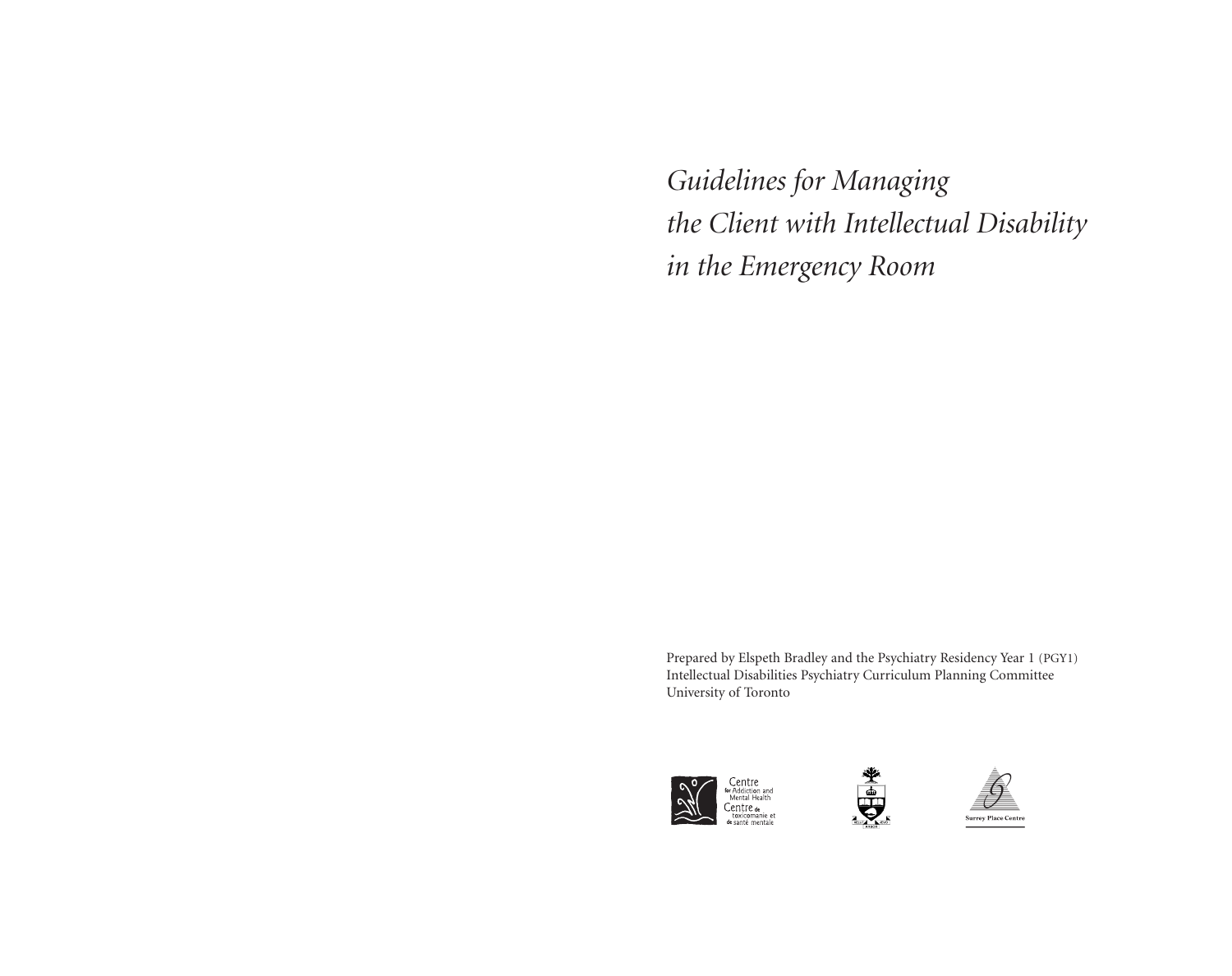Guidelines for Managing the Client with Intellectual Disability in the Emergency Room

ISBN 088868-434-7

2710/11-02 PR056

Printed in Canada

Copyright © 2002 Centre for Addiction and Mental Health, University of Toronto, Surrey Place Centre

No part of this work may be reproduced or transmitted in any form or by any means electronic or mechanical, including photocopying and recording, or by any information storage and retrieval system without written permission from the publisher — except for a brief quotation (not to exceed 200 words) in a review or professional work.

For information on other Centre for Addiction and Mental Health resource materials or to place an order, please contact: Marketing and Sales Services Centre for Addiction and Mental Health33 Russell StreetToronto, ON M5S 2S1 CanadaTel.: 1-800-661-1111 or 416-595-6059 in Toronto E-mail: marketing@camh.net

Web site: www.camh.net

# **Preface**

Since 1995, the psychiatry residency curriculum at the University of Toronto has included systematic teaching in intellectual disabilities. This topic is introduced to residents during the first six months of their training in two core curriculum half-day seminars. At this stage, the residents are new to psychiatry. They are particularly anxious about how to manage psychiatric emergencies, and for many, this is their first exposure to persons with intellectual disabilities. In their feedback to us, residents have consistently asked for more information on how to manage persons with intellectual disabilities when they are brought to the hospital in crisis.

There are few specialized mental health services for persons with intellectual disabilities in Ontario. Unfortunately, the first direct clinical experience the resident has with a person with intellectual disability is often in the emergency room. This encounter, positive or negative, is likely to influence the psychiatry resident's attitude toward persons with intellectual disabilities as a group. It is also likely to influence the resident's inclination toward further professional involvement with this population.

In writing these guidelines, we have therefore tried to address several issues that we feel, if not addressed, may create anxiety for health care providers, and lead to less than optimal intervention when treating persons with intellectual disabilities in crisis.

We start by outlining ways to optimize the clinical encounter. We then provide a framework for understanding and assessing the complex medical and mental health issues that often arise for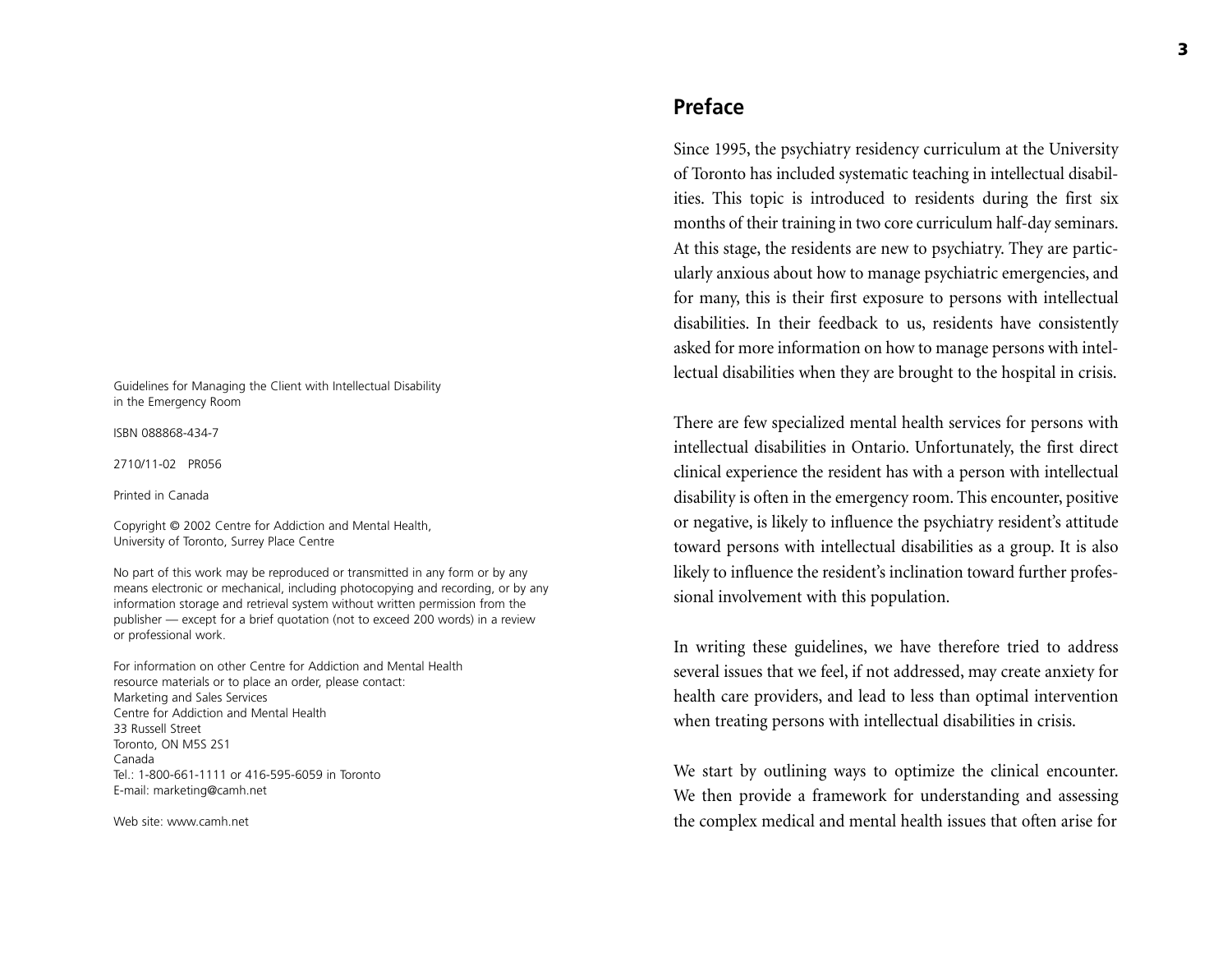persons with intellectual disabilities. Lastly, we provide a systematic way to evaluate how best to approach treatment and triage. Our hope is that these guidelines may contribute to a better outcome both for the client who comes to the emergency room and for the resident (or other health care worker) providing care.

These guidelines have been prepared by members of the Intellectual Disabilities Psychiatry Curriculum Planning Committee.\* Members of this multidisciplinary committee have been involved in teaching first-year psychiatry residents over the past seven years. We would like to thank all those residents who attended the core curriculumseminars on intellectual disabilities in their first year and brought to our attention their immediate concerns in working with this population.

The committee is also indebted to the following individuals who kindly reviewed earlier drafts of the guidelines and made helpful suggestions for improving the manuscript: Dr. Carol Coxon, (fourth-year psychiatry resident), Dr. Laura McCabe (third-year psychiatry resident), Dr. Chris McIntosh (first-year psychiatry resident), Dr. Nadine Nyhus (psychiatrist, Dual Diagnosis Program, Centre for Addiction and Mental Health (CAMH), Toronto), Dr. Martin Breton (family physician, Dual Diagnosis Program, CAMH, Toronto), Mr. Neill Carson (Manager, Dual Diagnosis Resource Service, Toronto) and Ms. Brenda Greenberg (Supervisor, Special Projects, Griffin Community Support Network, Toronto).

Finally, we would like to express our appreciation to publishing developer Caroline Hebblethwaite and editor Diana Ballon from the Centre for Addiction and Mental Health for their collegial assistance in helping us prepare these guidelines for publication.

As we plan to update these guidelines on a regular basis, we would greatly appreciate your feedback. Please send any comments and suggestions to:

Dr. Elspeth A. Bradley Surrey Place Centre 2 Surrey Place Toronto, ON M5S 2C2 Canada

e.bradley@utoronto.ca

\*Committee members were:Elspeth Bradley (chair), Intellectual Disability Psychiatrist, 1, 2, <sup>3</sup> Lillian Burke, Psychologist, <sup>3</sup> Caroll Drummond, Behaviour Therapist, <sup>3</sup> Marika Korossy, Librarian and Resources Coordinator, <sup>3</sup> Yona Lunsky, Psychologist, <sup>1, 2, 3</sup> Susan Morris, Clinical Director, 1, 2

<sup>&</sup>lt;sup>1</sup> Department of Psychiatry, University of Toronto

 $2$  Dual Diagnosis Program, Centre for Addiction and Mental Health, Toronto

<sup>3</sup> Surrey Place Centre, Toronto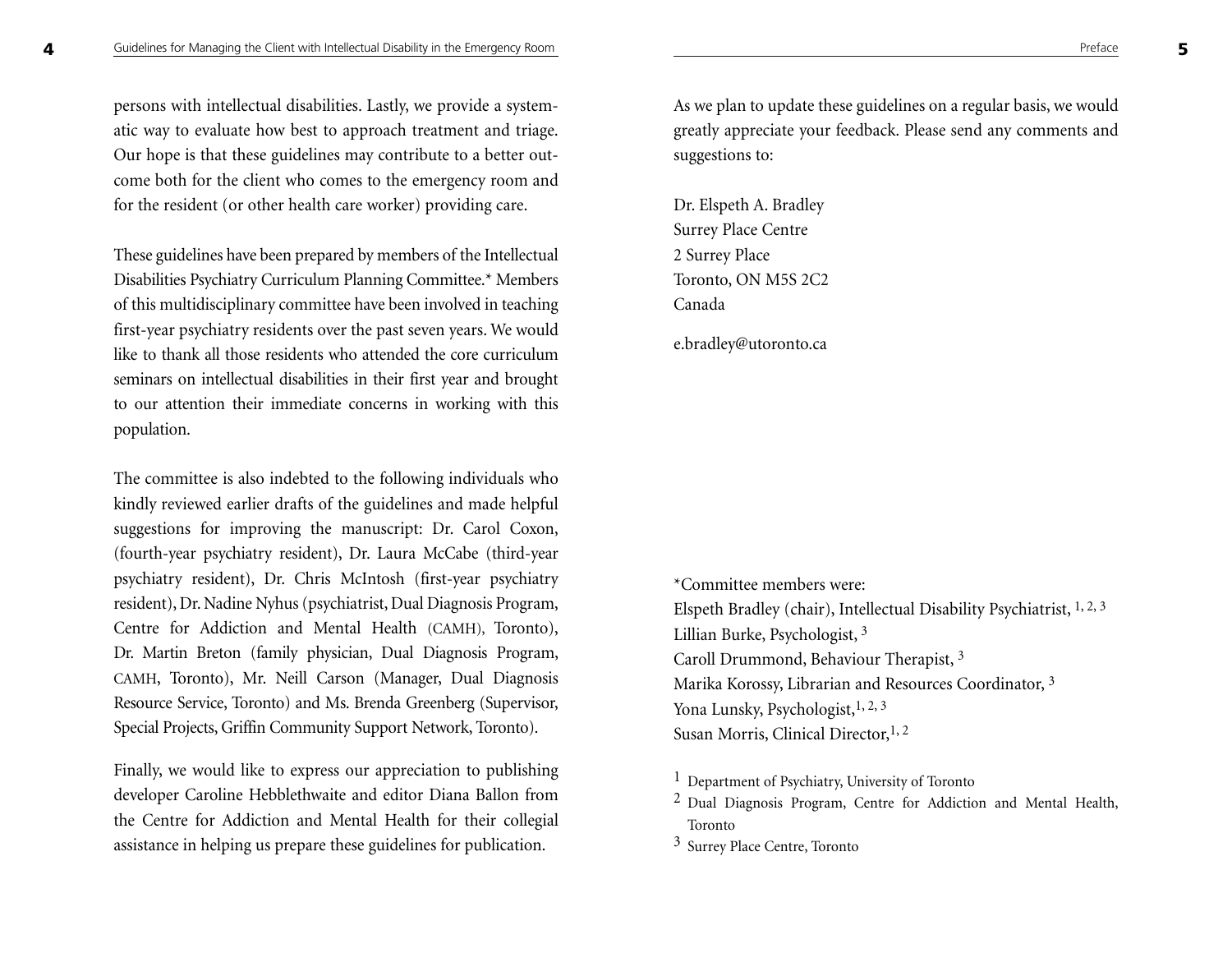# **Contents**

#### **1 Assessment ........................................ 7**

**1.1** Optimizing the clinical encounter **1.2** Biopsychosocial understanding **1.3** Assessing symptoms and behaviours that may point to

a new onset psychiatric disorder and assessing for the presence of ongoing (chronic) psychiatric conditions

#### **1.4** Caution

1.4.1 Understanding significant changes in behaviour

- 1.4.2 Understanding aggression
- 1.4.3 Diagnostic limitations in the ER
- 1.4.4 Diagnosing psychosis

### **2 Interventions in the ER ............................ 19**

- **2.1** Managing the immediate situation
- **2.2** Ruling out medical (and dental) disorders
- **2.3** Changing medications
- **2.4** Treating a psychiatric disorder

#### **3 Triage .............................................. 23 3.1** Deciding where further assessment and treatment can,

and should, take place 3.1.1 Inpatient admission required 3.1.2 Hospitalization not required but crisis requires an alternative environment3.1.3 Return to home environment with follow-up supports

| 4.1 Medication<br>4.2 Referral to specialized services<br>4.3 Plan for next time<br><b>4.4</b> A final reminder |  |
|-----------------------------------------------------------------------------------------------------------------|--|
|                                                                                                                 |  |
|                                                                                                                 |  |
|                                                                                                                 |  |

# 1**Assessment**

# 1.1 Optimizing the clinical encounter

You should be aware of the following:

Persons with intellectual disabilities\* vary greatly in their ability to understand and communicate their needs, discomforts and concerns. You will therefore need to adapt your approach to each client's level of functioning and understanding.

If the client is behaving disruptively, begin by meeting briefly with the caregivers to inquire about their client's level of functioning and to get advice about how best to meet and interact with their client. Find out about any circumstances that might be specifically upsetting for that individual (e.g., being asked too many questions; being in a noisy/busy environment; someone moving too close to them; seeing reflecting surfaces, such as eyeglasses).

\*Intellectual disability is sometimes referred to as developmental disability (Ontario), learning disability (UK) or mental retardation (DSM-IV-TR, 2000).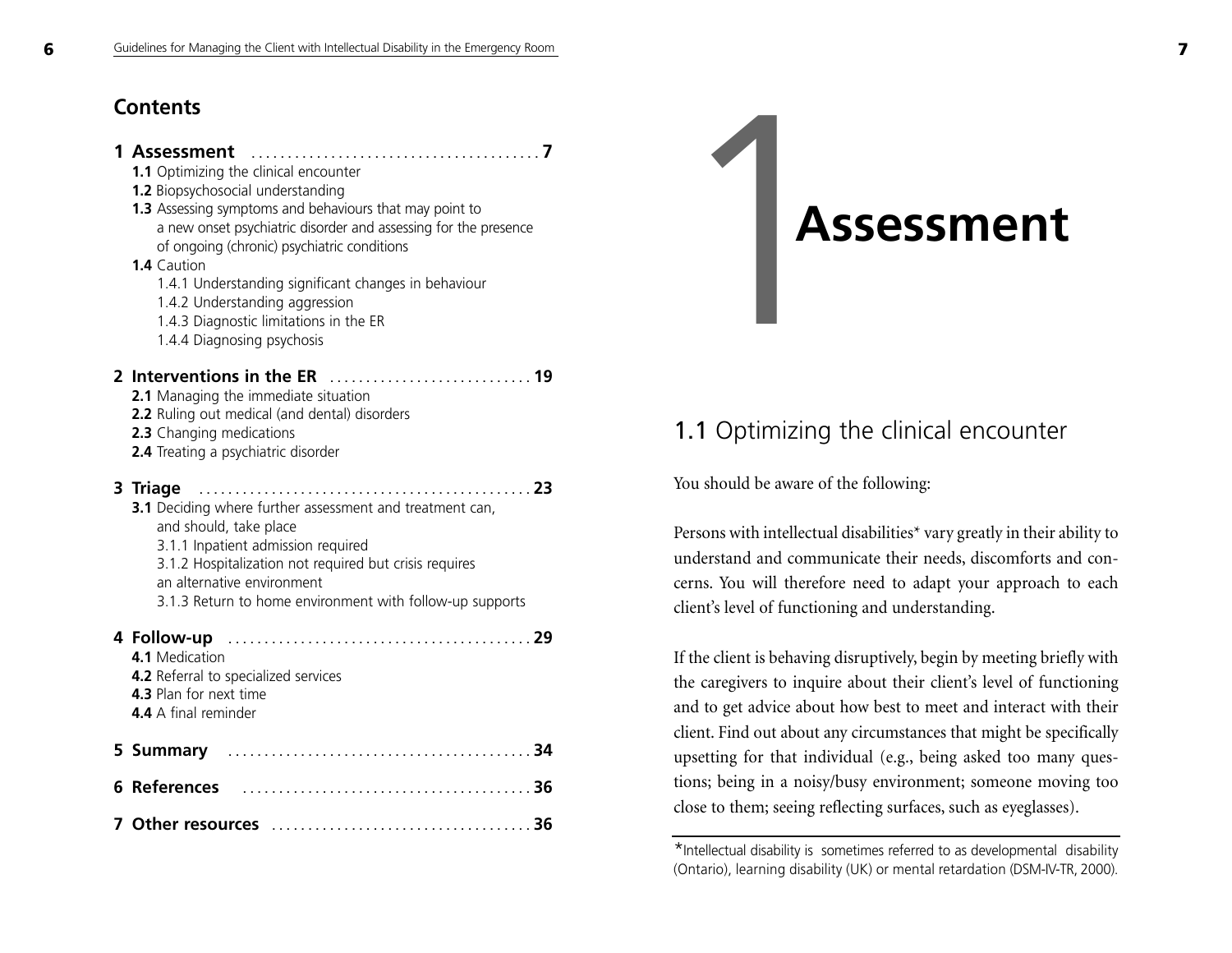Many individuals may be unable to communicate verbally but will be aware of non-verbal behaviours in others and are often sensitizedto negative attitudes others have toward them. Some individuals depend on others to help modulate their emotions and will quickly pick up fear and anxiety in you. A warm, accepting, calm and reassuring attitude will help the client feel more relaxed.

The ER is generally a strange and unfamiliar environment for anyone. For persons with intellectual disabilities, the experience may be particularly scary because they may not understand what is happening around them. Getting to the ER may also have been traumatic, both for the client and his or her family. Waiting can be anxiety-provoking and contribute to behavioural disturbances. Take a moment to explain to the client and his or her caregivers the reason for the wait. If the wait is longer than you expected, check in from time to time to reassure the client. This will contribute to a more effective interview.

Always check to see if this is the client's first visit to the ER and whether there is previous information on the client. If the client has been to the ER before, find out what worked and what did not work.

Find out if a proactive crisis plan has already been set up by caregivers in the community and whether caregivers have brought a letter from the client's physician outlining this plan.

Remember that appearances may be deceptive. Individuals with intellectual disabilities may appear to be hearing impaired or mute when this in fact is not the case. Overheard comments about them may exacerbate the presenting problems.

Assessing a client with an intellectual disability takes time. Research indicates that the process may take four times longer than the time required for someone without such a disability.

## **Practical tips on conducting the interview:**

- $\Box$  Try to make the individual as comfortable as possible.
- $\Box$  Familiarity helps. Suggest that someone familiar to the client (e.g., caregiver) remains present.
- $\Box$  Use suggestions previously identified by the caregiver to help the client be more at ease.
- $\Box$  Encourage use of "comforters" (e.g., Does the individual have a favourite item he or she likes to carry or does the client like to engage in self-soothing, such as rocking or standing?).
- $\Box$  Try to find a quiet spot, without interruptions.
- $\Box$  Try to establish a positive relationship with the client:
	- Be interested in a precious object the client is clutching.
	- Show warmth and a positive regard.
	- Be sensitive to cues and tone of voice.
	- Be aware of any non-verbal messages you are giving that the client may generalize to a previous experience (e.g., Based on past experience, the client may respond idiosyncratically to a head nod or shake, or to your cologne/perfume).
	- Avoid direct questions. The client may experience these questions as intimidating or may just say yes to please.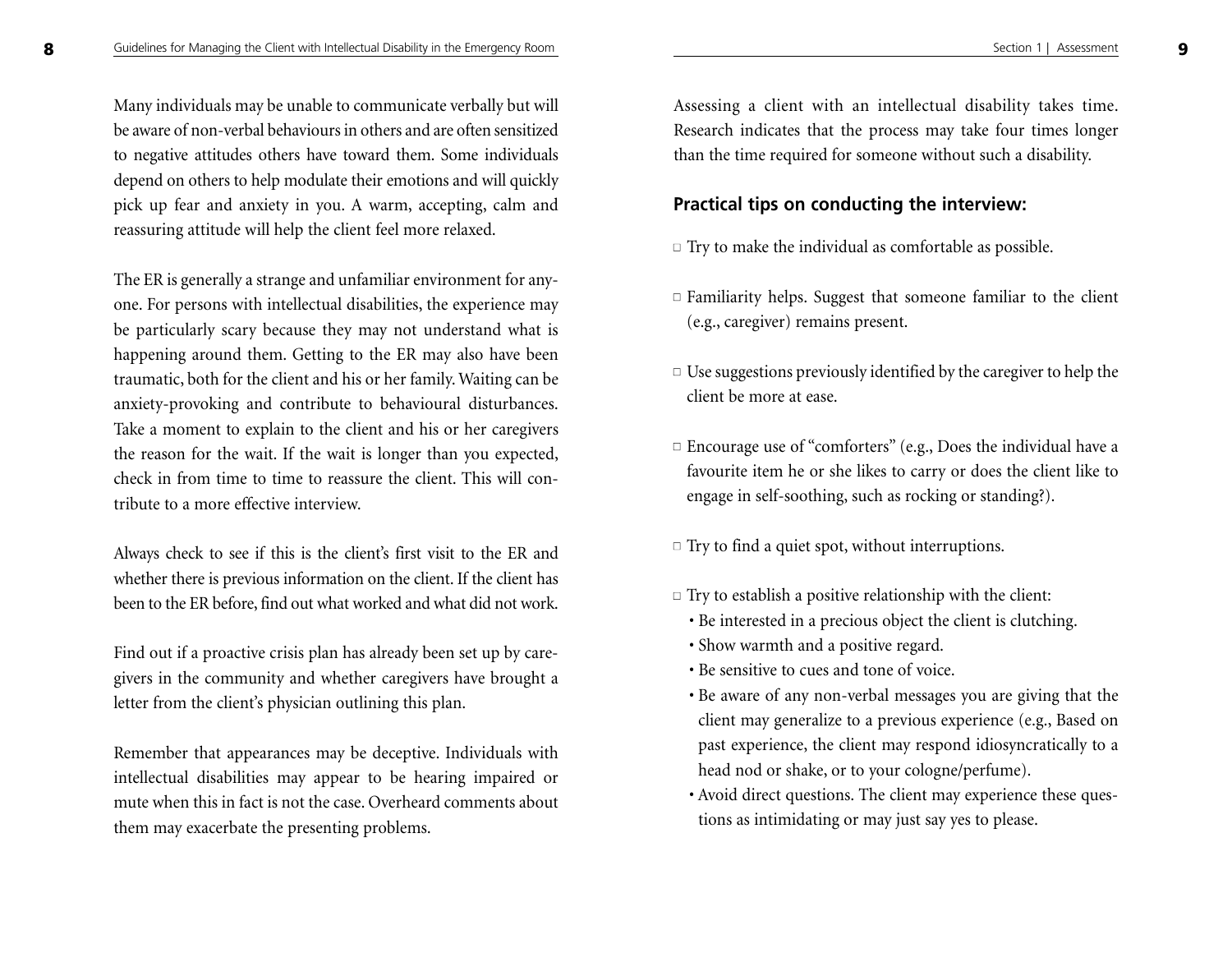- If the client seems fearful, give him or her time to size you up. • Respect personal space.
- Ask permission to proceed prior to any intrusion of personal space, and explain and forewarn the client about what to expect from procedures that may need to be done immediately. Ask caregivers whether protocols have already been established for some procedures (e.g., venepuncture) and follow these. Provide reassurance during the procedure or provide support according to the protocol already established by caregivers.
- $\Box$  Find ways to communicate effectively:
	- Use simple words.
	- Speak slowly.
	- Do not shout.
	- Pause. Do not overload the individual with words.
	- Be sensitive to the individual's non-verbal cues and adjust your behaviour accordingly. For example, if the client shows fear in response to your approach, consider what might be contributing to this fear (e.g., reflection from your eyeglasses, white coat, stethoscope) before approaching further. Modify your approach as required (e.g., take off white coat, enlist the participation of familiar caregiver).
	- Use visuals (e.g., drawings).
	- Use gestures.

Remember that persons with intellectual disabilities have a variable and limited ability to interpret their own internal cues and may not be able to give you an accurate picture of their internal state. Involving caregivers who know the individual well may help you to better understand the client's subjective experiences.

# 1.2 Biopsychosocial understanding

The psychiatric assessment of the individual with an intellectual disability involves systematically applying a biopsychosocial approach. Expect the presenting problems to have multiple and complex etiological and contributing factors. Be systematic in taking a history. Be sure to assess the influence of causes other than psychiatric disorder for the referral concerns.

The overall goal is to understand contributions from:

**1. medical disorders** (e.g., constipation, toothache, earache, reflux oesophagitis, bone fractures, urinary tract infection, other sources of pain or bodily discomfort)

**2. problems in expectations and supports** as individuals with intellectual disabilities are much more dependent on external structures. Emotional problems often arise when expectations and supports change (e.g., recent move; change in staff: staff turnover can be very high in some group homes; change in daily life schedule, such as start of school/work; change in work activities) or are inappropriate (e.g., unrealistic expectations about completing tasks or travelling independently).

**3. emotional upsets** (e.g., response to co-resident or staff leaving group home, illness in client or significant other, seasonal pattern/anniversary reaction, trauma, abuse or triggers to past abuses). Note that grief can be delayed.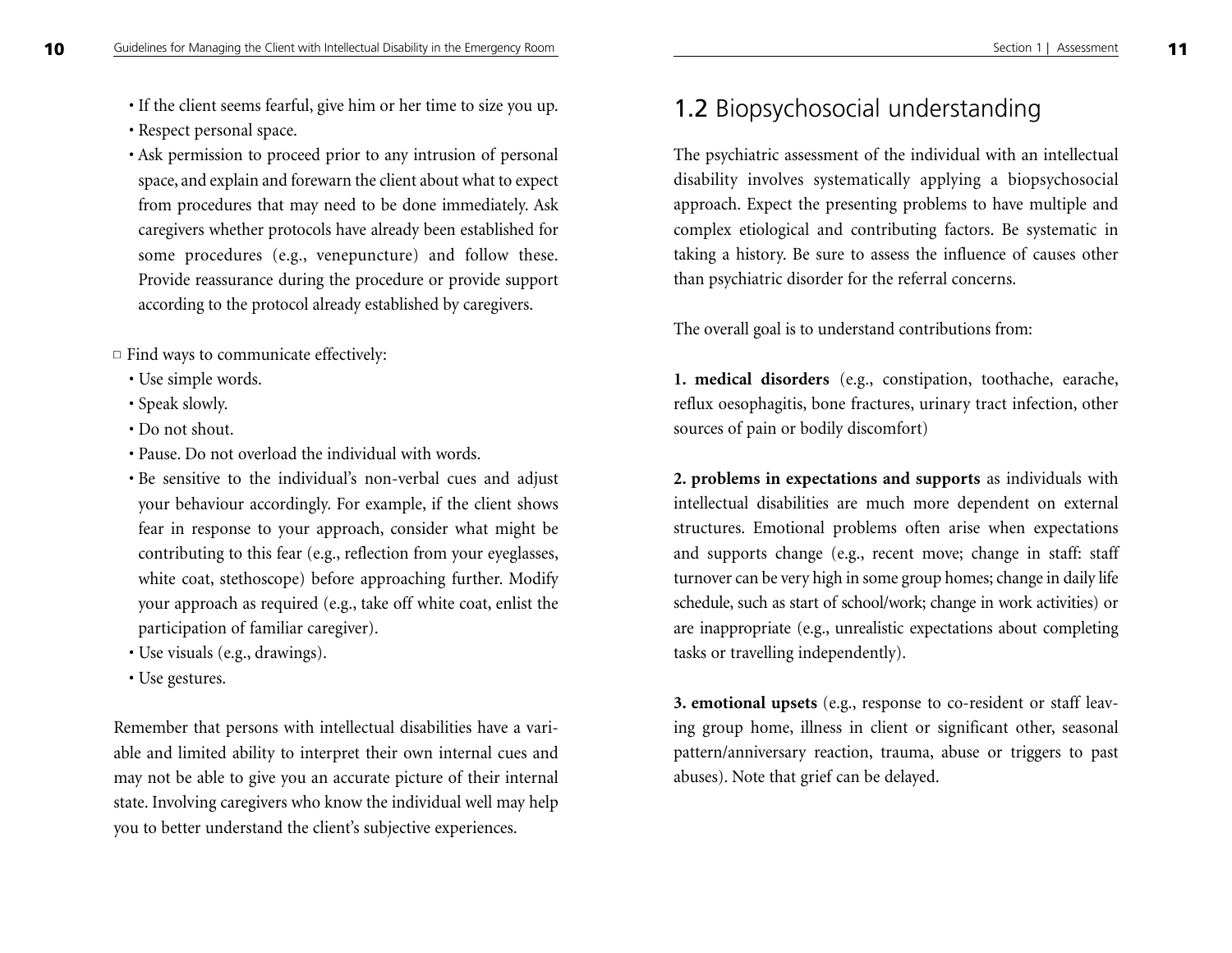**4. new onset psychiatric disorders and/or ongoing (chronic) psychiatric conditions.** Adjustment, mood, anxiety and posttraumatic stress disorders are the most frequent new onset psychiatric disorders. Autism is the most frequent chronic comorbid psychiatric disorder across the range of functioning. Stereotypies and self-injurious and compulsive behaviours are often seen as chronic comorbid conditions, especially in lower functioning individuals.

In determining the relative contributions of circumstances 1 to 4, as listed above, all the basic areas of inquiry need to be examined: client's main concerns; caregivers' main concerns; history of concerns with an emphasis on recent life events and changes; medical history; medication history; allergies; family psychiatric history; personal, developmental and social history.

It is also important to gather more detailed information on the client's usual level of functioning (baseline) and supports prior to this episode of disturbance. Seek further information about:

- □ **cognitive functioning** (e.g., reading, writing and math grade levels; school history; results of previous psychological assessments; information about verbal and non-verbal IQ/functioning)
- □ **adaptive functioning** (e.g., level of independence in daily life skills: amount of support needed around hygiene, dressing, eating and preparing meals; whether the client can initiate his or her own activities, be left safely alone at home and travel independently)
- **communication** (e.g., level of receptive understanding and expressive language)
- $\Box$  **social functioning** (e.g., abnormalities in social response, eye contact, facial expression, the use of gesture to communicate, social initiation and reciprocity that might indicate a comorbid autism spectrum disorder)
- $\Box$  **residential circumstances** (e.g., living with family or in a group home, and level of support in these settings) and
- □ **daily activity** (e.g., attending school, day centre or other organized activities, and supports in pursuing these).

At the end of this inquiry, you should try to evaluate whether the expectations of the client, and the supports provided, are appropriate given the client's level of functioning and recent circumstances. For example, are you sure that caregivers understand the challenges the client has to face on a daily basis? (e.g., If the client has a hearing impairment, have appropriate adaptations been made in the client's physical and social environment?)

In summary, assessing persons with intellectual disabilities involves not only a standard psychiatric assessment, but also a systematic approach designed to identify the contributions of other circumstances to the behaviours of concern.

**In the ER, you may only be able to get a superficial understanding in these areas of inquiry, but this may be sufficient to alert you to areas of concern that may be contributing to the problems. These need to be pursued in more detail by the multidisciplinary team once the immediate crisis is past.**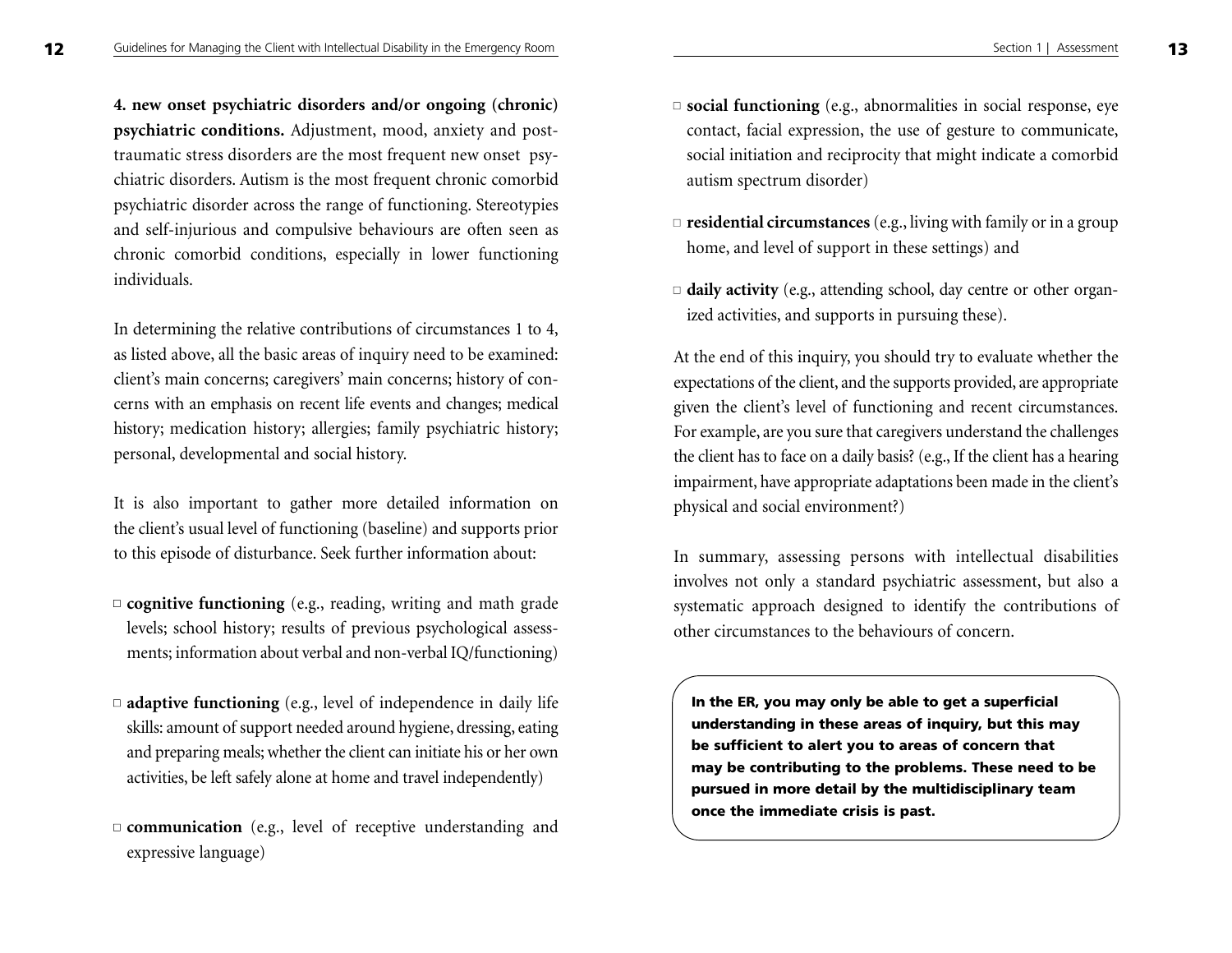# **1.3** Assessing symptoms and behaviours that may point to a new onset psychiatric disorder and assessing for the presence of ongoing (chronic) psychiatric conditions

It is first important to determine whether there has been a significant change in baseline behaviours and functioning. **An episode (or episodes) of changed behaviour** can be identified as follows\*:

### **Determine usual behaviour and usual level of functioning**

**(baseline)** prior to onset of new disturbance in terms of: self-care, interest/involvement in school, work, play/leisure, social involvement, initiative, level of supervision required.

### **Determine whether:**

**a.** there has been a **change** in behaviour outside the range of normal variation for the individual, lasting at least one week *and* **a definite diminution in level of functioning** in at least two of the following areas: self-care, interest/involvement in school/work, play/leisure, social involvement, initiative, need for change in supervision/placement

#### *or*

**b. psychotic symptoms** (e.g., delusions, hallucinations, catatonia) are, or have been, present and have lasted at least three days. (Note that it is difficult to diagnose psychotic symptoms in persons with an IQ below 50.)

## **Provisional psychiatric diagnosis**

If the referral concerns or behaviour disturbance meet criteria for an episode of change, then **an episode of psychiatric disturbance** is established. The next step is to try to match this episode of psychiatric disturbance to a DSM-IV diagnosis. This is frequently difficult, particularly with lower functioning individuals, as subjective experiences needed to establish a DSM-IV diagnosis may be unavailable. From the clinical information available, **generate the best provisional psychiatric diagnosis for the episode of psychiatric disturbance.**

## **Comorbid psychiatric conditions**

Document baseline self-injurious behaviours, tics, stereotypies, obsessive thoughts and compulsive behaviours, levels of attention, hyperactivity, impulsivity, fears and phobias: these may represent comorbid chronic conditions. Ask whether there have been any changes (i.e., increase in severity and/or frequency) in these comorbid conditions associated with referral concerns/behaviour disturbance. Documenting whether any comorbid conditions are present at this stage is crucial, as these conditions may also arise from the side-effects of medications used to manage the crisis, or to treat an underlying psychiatric disorder.

**NOTE: In Ontario, Canada, where the authors work, a person with intellectual disability and mental health disorder is referred to as having "dual diagnosis" while "concurrent disorder" refers to a situation in which the person has both a mental health and substance use disorder.**

<sup>\*</sup>Adapted from: Bolton, Patrick & Rutter, Michael. (1994). *Schedule for the assessment of psychiatric problems associated with autism (and other developmental disorders) (SAPPA):* Informant version. Cambridge, U.K.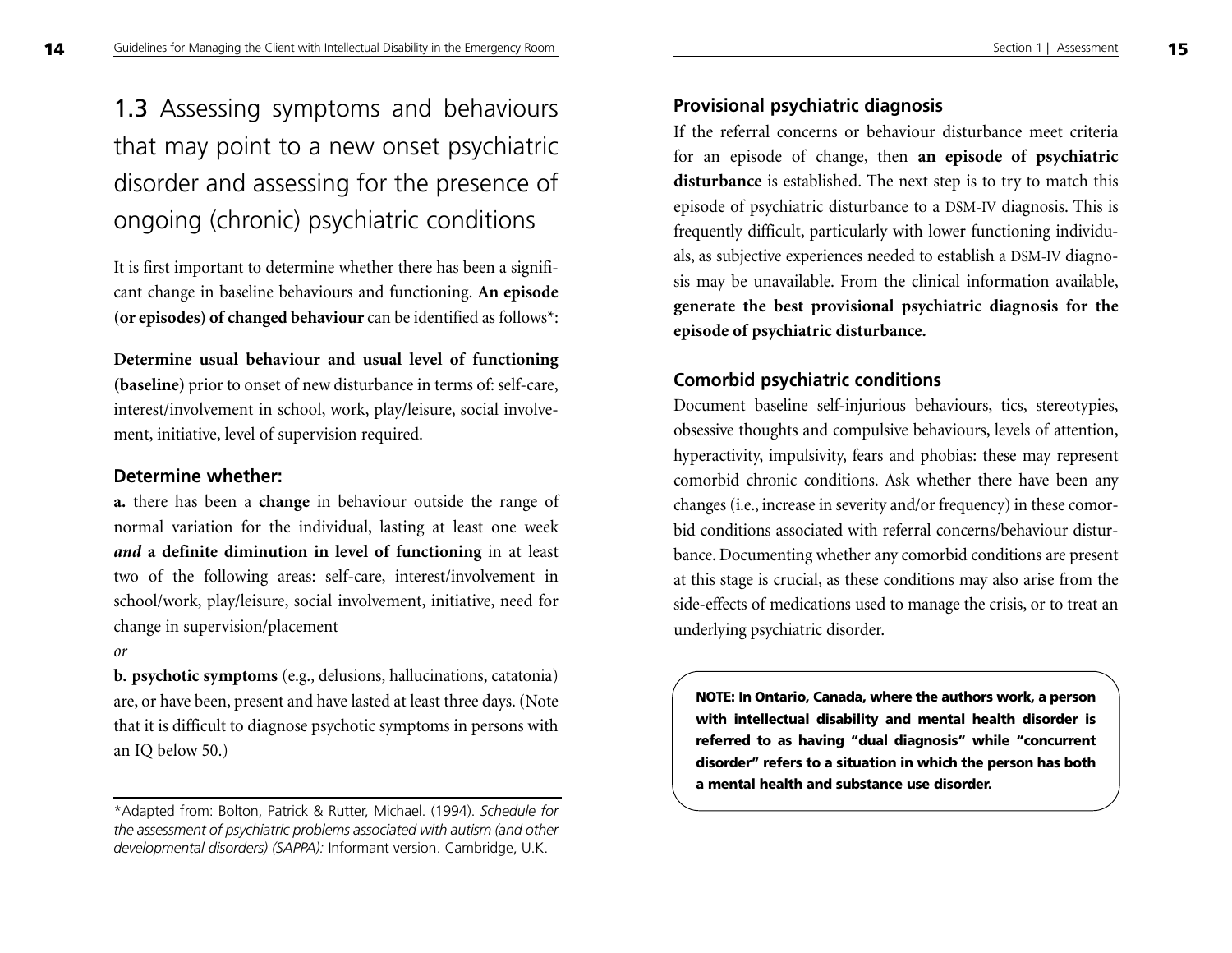# 1.4 CAUTION

# 1.4.1 Understanding significant changes in behaviour

Significant behavioural changes may result from medical or dental disorders, problems in expectations or supports or emotional upsets. It is important to understand the contribution (if any) of such circumstances to the behaviour disturbance before making a psychiatric diagnosis or concluding that the problem is psychiatric.

# 1.4.2 Understanding aggression

Aggression is often the reason for the visit to the ER. Aggression of any severity can be the result of any of the four problem areas identified in Section 1.2. The severity of the aggression does not necessarily indicate the seriousness of the underlying cause of the aggression.

# 1.4.3 Diagnostic limitations in the ER

The ER is not the place to make definitive psychiatric diagnoses; however, provisional diagnoses based on clearly documented descriptions of behavioural changes are appropriate. Indicate clearly on your evaluation/assessment report that **the diagnosis is provisional** and needs to be reviewed when the crisis has abated. This is necessary as a psychiatric diagnosis

made from a brief assessment can stick for years or even decades, and can result in the client being prescribed inappropriate medication for lengthy periods with considerable morbidity. Your recommendations should include a clear outline as to follow-up and re-evaluation of diagnosis and treatment.

# 1.4.4 Diagnosing psychosis

"Psychotic" behaviour in persons with intellectual disabilities is more often due to their being overwhelmed with life events than to an actual psychotic disorder. For example, due to limited cognitive function at baseline, stress can fragment thought form in a way that may appear psychotic, or the client may express primitive thoughts that sound delusional but actually relate to poor coping more than to frank psychosis. If the client is overwhelmed, treatment involves identifying and attending to the causative life events. However, if it is true psychosis, then antipsychotic treatment is required.

Note that in an emergency situation, medication, along with other interventions, may be required for immediate containment even if no psychosis is diagnosed. It is important therefore that you **indicate clearly** on your evaluation/assessment report that medication was used to **manage the emergency situation (it does not imply a diagnosis),** and outline specific plans for follow-up diagnostic appraisal so that the need for medication can be reassessed.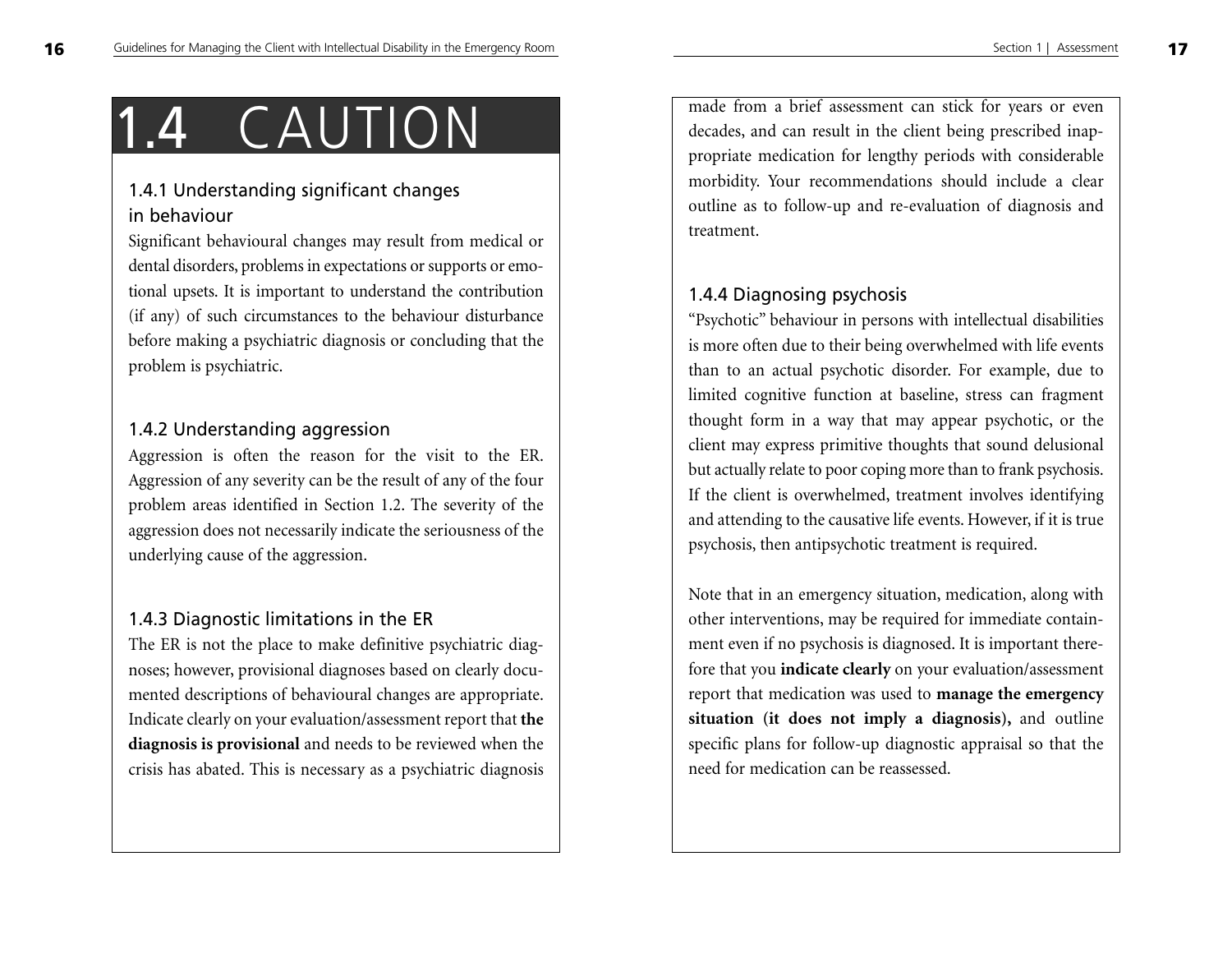

Assessing for a psychiatric disorder in persons with intellectual disabilities presents many challenges and requires obtaining detailed historical information as well as a multidisciplinary approach. This includes drawing on not only the perspective of psychiatry, but also input from other disciplines, such as psychology, communication therapy, behaviour therapy, nursing, genetics and medicine, including neurology.

This diagnostic process can start in the ER but **avoid** making definitive psychiatric diagnoses at this time. Instead, provide careful documentation of whatever history is available, along with observations of behaviour, and response to interventions in the ER. Ensure that this documentation is available to the team whowill provide further psychiatric assessment when the client is triaged. The ER provides an important opportunity to rule out possible medical disorders underlying the behaviours of concerns and also the opportunity to observe the client in a more structured environment.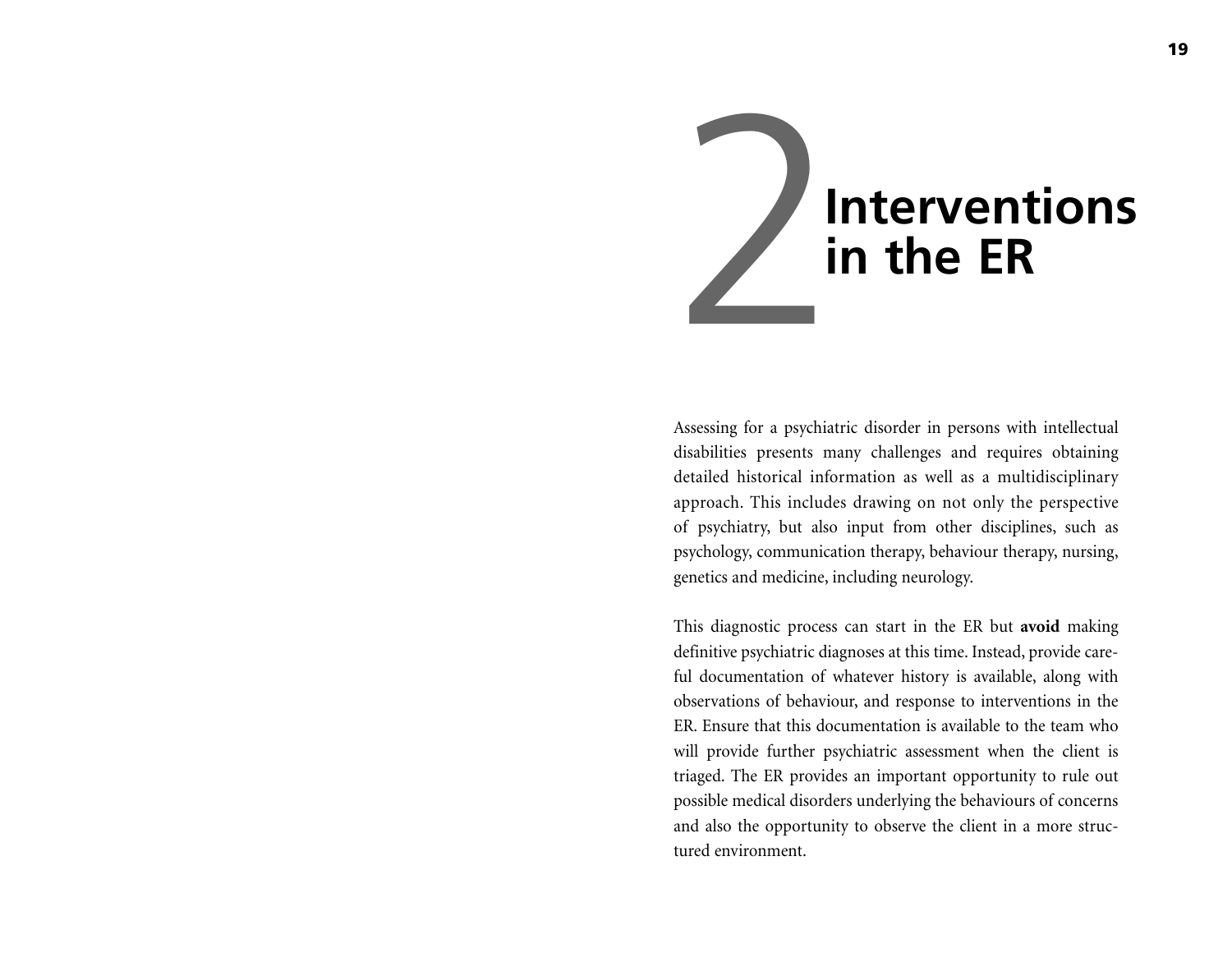**20**

# 2.1 Managing the immediate situation

The first priority is to ensure the safety of the client, caregivers and hospital staff consistent with the usual ER procedures. Only then can the assessment continue. Pharmacological or physical restraint may be required as with other clients in crisis. However, the more ER staff appreciate the individual's level of functioning and unique ways of communicating, the less likely it is that excessive medication or restraint will be needed.

# 2.2 Ruling out medical (and dental) disorders

The first goal is to identify and, where possible, treat any physical causes of behaviour disturbance. If you are concerned about a possible medical disorder, refer the client for a medical assessment. Also inquire about when the last vision and hearing assessments were done, and about the outcome, as deterioration in sensory functioning can give rise to changes in behaviour.

Refer the client for a dental checkup where indicated or when dental care has not been provided routinely.

# 2.3 Changing medications

Avoid changing all the client's previous medications in this emergency situation unless it is clear that these previous medications are contributing to the referral concerns or behaviour disturbance. Resist the temptation to try the latest new medication just because it has not yet been tried for this client. Limit your activities to

dealing with the emergency and leave review of regular medication to the client's usual treatment team. If you feel strongly that an alternative medication regime is more appropriate or should be tried, discuss this first with the regular treatment team.

# 2.4 Treating a psychiatric disorder

Treatment is generally initiated after the multidisciplinary team does a comprehensive assessment. Once the crisis has been managed and it has been determined that a psychiatric disorder underlies the behaviour disturbance resulting in ER visits, treatment should be initiated in line with the provisional diagnosis. As well, behavioural markers should be identified and these behaviours monitored to substantiate or refute the provisional diagnosis. You will need to discuss with caregivers the behaviours they should start to monitor. For instance, if the provisional diagnosis is a mood disorder, instruct caregivers on how to collect data on such variables as eating and sleep patterns, weight, behavioural equivalents of mood, anxiety and agitation. Such documentation is likely to be invaluable to the team to which the client is triaged. (See Section 3.) A behaviour therapist, available through the developmental service sector, can provide invaluable help with this monitoring.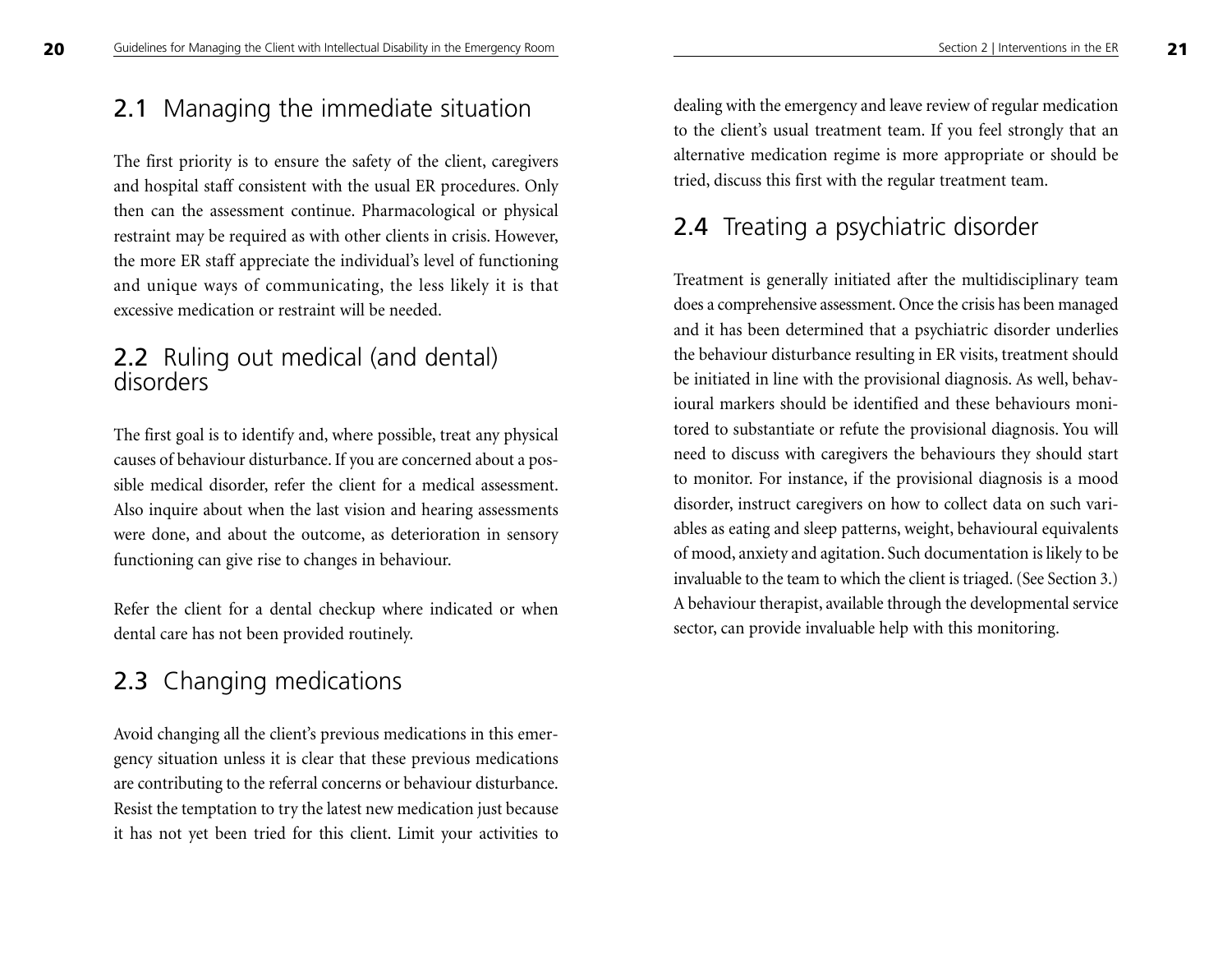

# 3.1 Deciding where further assessment and treatment can, and should, take place

Consider what will be most helpful from the client's perspective (e.g., based on his or her level of functioning and need for familiarity during crises). Also consider the assessment and treatment goals. Appreciate that caregivers are not medically trained and may be apprehensive about giving medications, monitoring side-effects and managing co-existing medical problems.

# **There are three main options for further assessment and treatment:**

# 3.1.1 Inpatient admission required

Consider the following when deciding about an acute psychiatric inpatient admission:

1. The client needs to be medically stable. If not, he or she is not suitable for a psychiatric inpatient unit.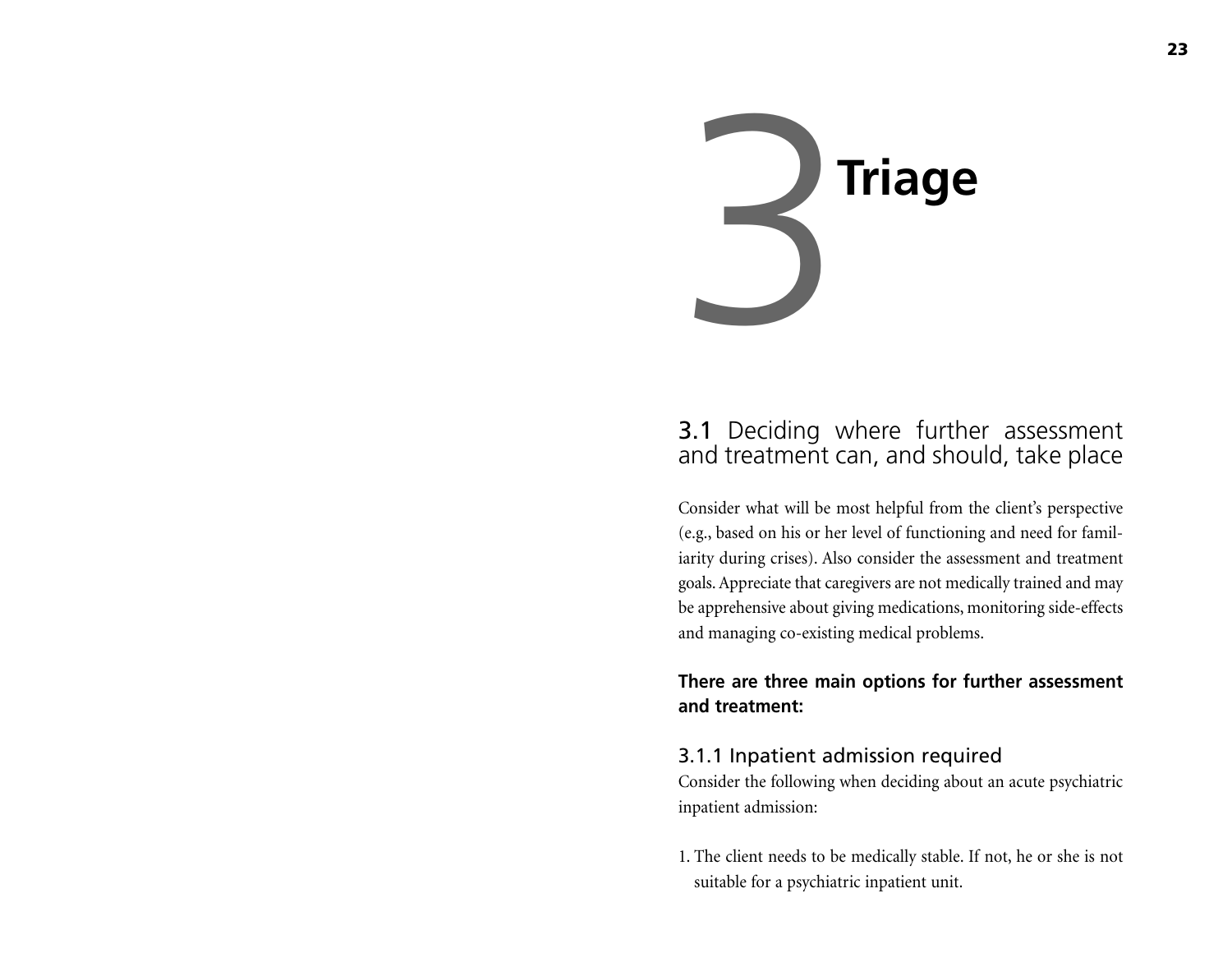- 2. If the client does not have sufficient expressive and receptive language skills to make his or her needs known, or is not independent in activities of daily living, find out if the referring agency, together with the hospital, can provide additional, needed caregiver support for the client while an inpatient.
- 3. A behavioural disturbance is frequently the manifestation of <sup>a</sup> psychiatric disorder, and is an appropriate reason for admitting the individual for further observation.
- 4. In planning admission, consider how you would handle a client with aggressive, self-injurious or other serious behavioural problems and whether additional support is available, such as, consultation from specialized services. (Also see p. 25 on **Success of an inpatient admission**.)
- 5. Propose realistic treatment goals (e.g., clarification of diagnosis, stabilization, review of medications) based on a provisional psychiatric diagnosis. This provisional diagnosis would include identified target symptoms and behaviours that might be monitored in response to treatment interventions.
- 6. Confirm with caregivers that the client when discharged will return to where he or she was living prior to the ER visit. If this is not possible, ensure that alternatives other than hospitalization have been discussed.

**CAUTION: Be aware that some clients might not show any evidence, in the ER or on the inpatient unit, of symptoms and behaviours described by the caregiver. However, when leaving the structured environment of the hospital, these symptoms and behaviours may recur. This is valuable information that may only be obtained through admission.**

If the client is admitted to an inpatient bed, consider how the trauma of such an admission can be reduced. Note that being admitted can be especially traumatic for lower functioning clients whose emotional and support needs may be similar to the needs of infants and younger children. Caregivers are often able and willing, with the support of their managers, to spend long periods with the client in his or her hospital environment.

Clinical experience has identified four factors resulting in a **poor outcome associated with hospitalization** (Sovner and DesNoyers Hurley, 1991):

- 1. The client is prematurely discharged.
- 2. The client is overmedicated.
- 3. The client regresses while on the unit.
- 4. There is poor communication between the hospital and community caregivers.

**Success of an inpatient admission** (in terms of meeting the client's needs and achieving assessment and treatment goals) is usually facilitated by:

■ **attention to inpatient routines** as they affect the client. The client's caregivers can assist in adapting the hospital routine and procedures to be consistent with those in the client's home environment (e.g., how and when the client normally sleeps, how he or she engages in hygiene and other activities of daily living and how the client takes his or her medication).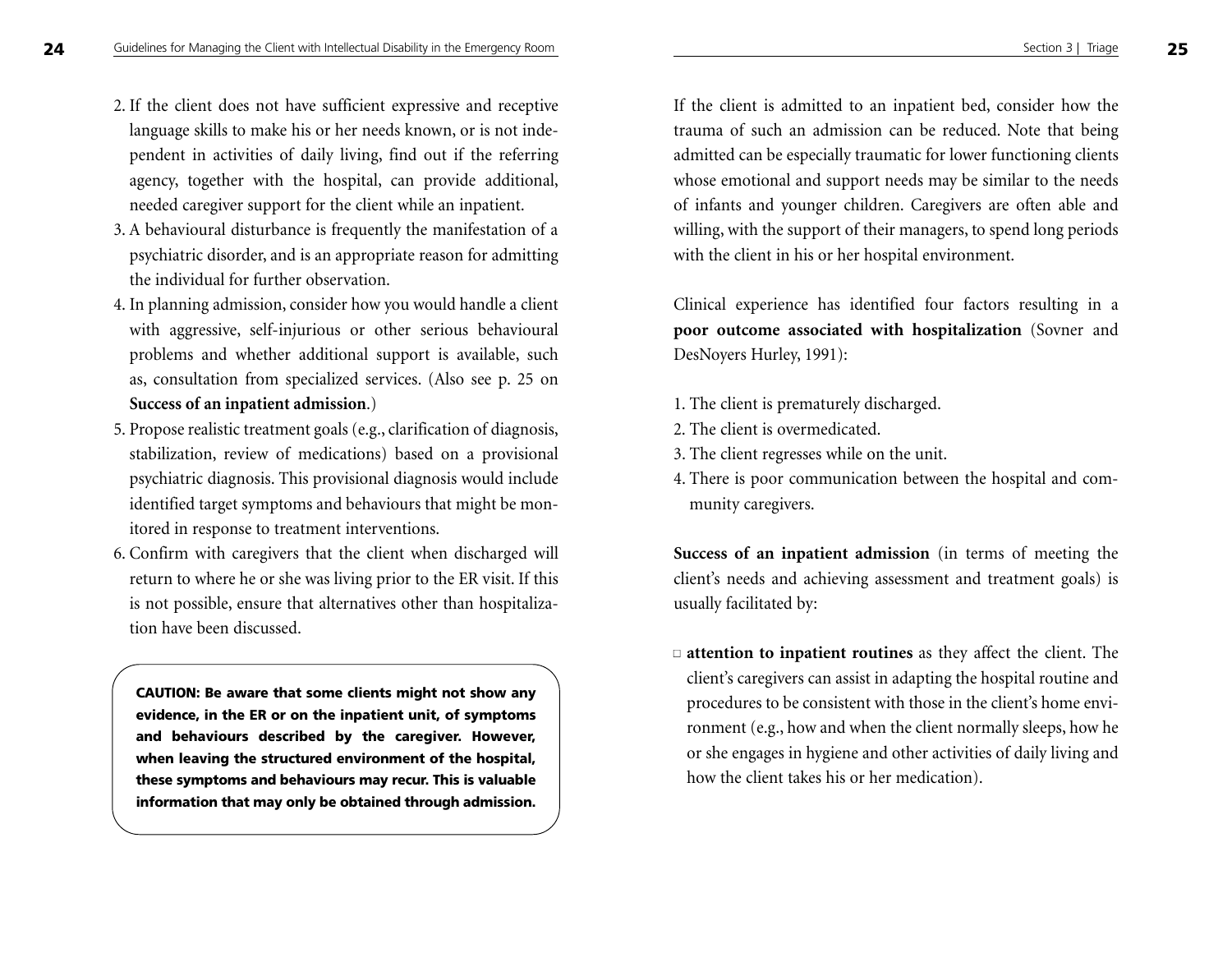- □ **attention to the physical environment** (e.g., locating the client in an end room/bed to reduce his or her distress, and to minimize possible disruption to other clients; ensuring that there is space for caregivers). If the client requires restraint, try to ensure that this is offered in a manner similar to that experienced in his or her home. Community providers should have detailed procedures for that client outlining the use of restraint (physical and PRNs,) and these protocols should be provided to hospital staff.
- □ **attention to staffing resources** to optimize the inpatient stay. It is wise to find ways to provide consistent nursing staff for the client and to identify nursing staff who can be responsible for liaising with community caregivers.
- □ **attention to communication**, as good communication with the community team and community physicians (e.g., family physician, community psychiatrist) while the client is in hospital usually contributes to a more comprehensive assessment, a more useful admission, better discharge planning and co-ordination of care, and less likelihood of repeated crises and readmissions.

# 3.1.2 Hospitalization not required but crisis requires an alternative environment

In the event of a situational crisis (e.g., loss of home, caregivers temporarily unable to support client), options for crisis or respite services for persons with intellectual disabilities may be available in the client's community. Identify these services in the client's area.

Note that not all communities have such options or services.

For individuals from the Toronto area, contact the **Griffin Community Support Network (GCSN)** at **416-222-3563**  between 9 a.m. and 9 p.m. seven days a week and the **Gerstein Centre** at **416-929-9897** at other times.

If it is not an immediate crisis, the Gerstein Centre may link you to the GCSN the next day. The GCSN can help clients to access alternative, time-limited (1–30 days) safe beds if they are available in the community or can link you to a central respite resource.

# 3.1.3 Return to home environment with follow-up supports

Identify additional in-home or specialized supports for persons with intellectual disabilities available in the client's locality.

If the client lives in the Toronto area and can return home, but needs additional supports (e.g., a time-limited contract worker to get through the crisis), contact the **Griffin Community Support Network (GCSN)** at **416-222-3563**  between 9 a.m. and 9 p.m. seven days a week and the **Gerstein Centre** at **416-929-9897** at other times.

If it is not an immediate crisis, the Gerstein Centre may link you to the GCSN the next day. If the client is unattached to the system, an interim case manager may be found, if available in the community, through the GCSN.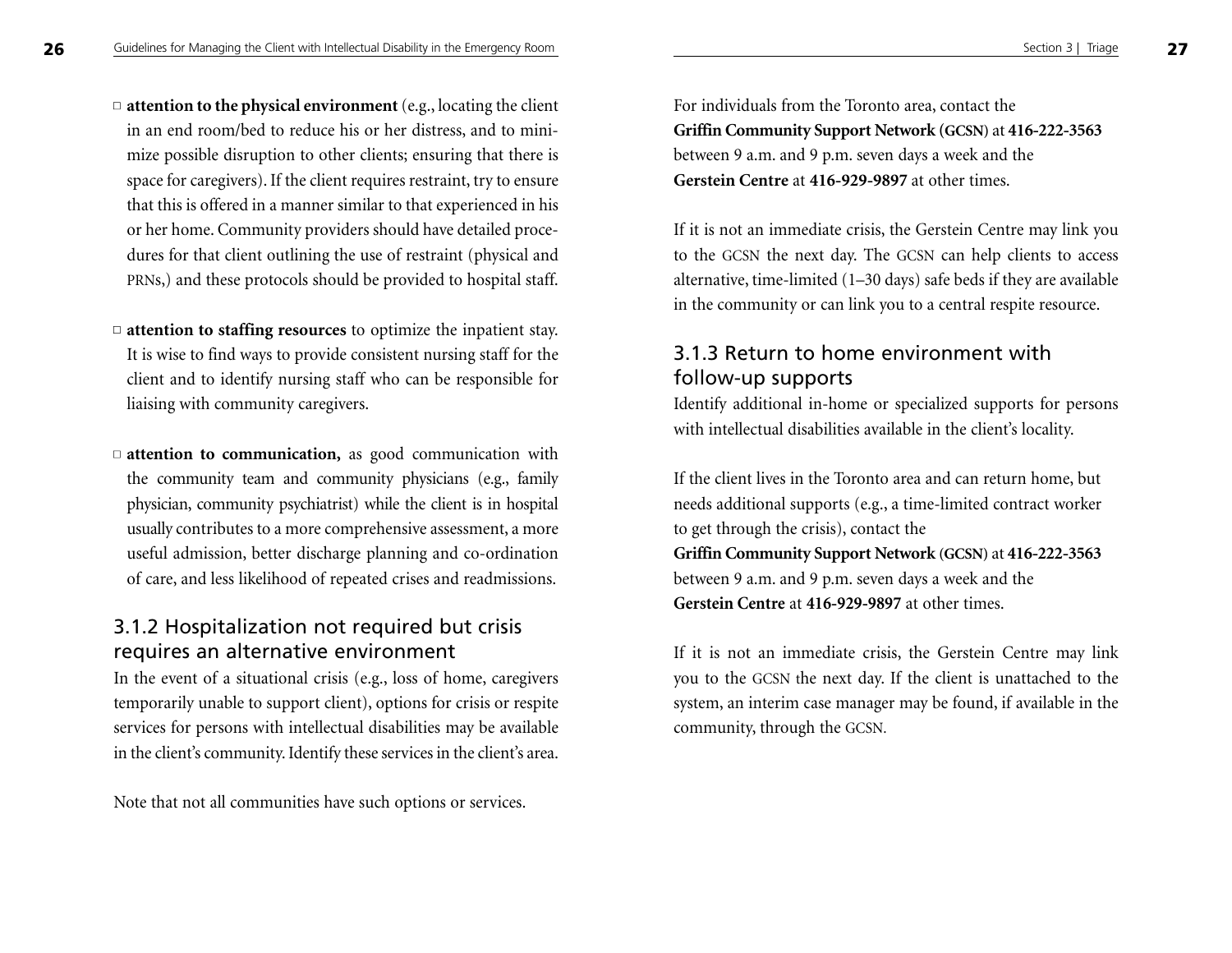

# 4.1 Medication

If medication has been prescribed, make sure that this is communicated to the GP or community psychiatrist. If the client does not have a community physician, connect the client to outpatient psychiatric services.

# 4.2 Referral to specialized services

Specialized assessment and consultation services may be needed if:

- $\Box$  the situation is complex
- $\square$  several services are already involved
- $\Box$  there is a history of difficulty clarifying a diagnosis or determining effective intervention.

Identify what specialized services are available in the client's area. For example, individuals from the Toronto area can contact either of the following centres: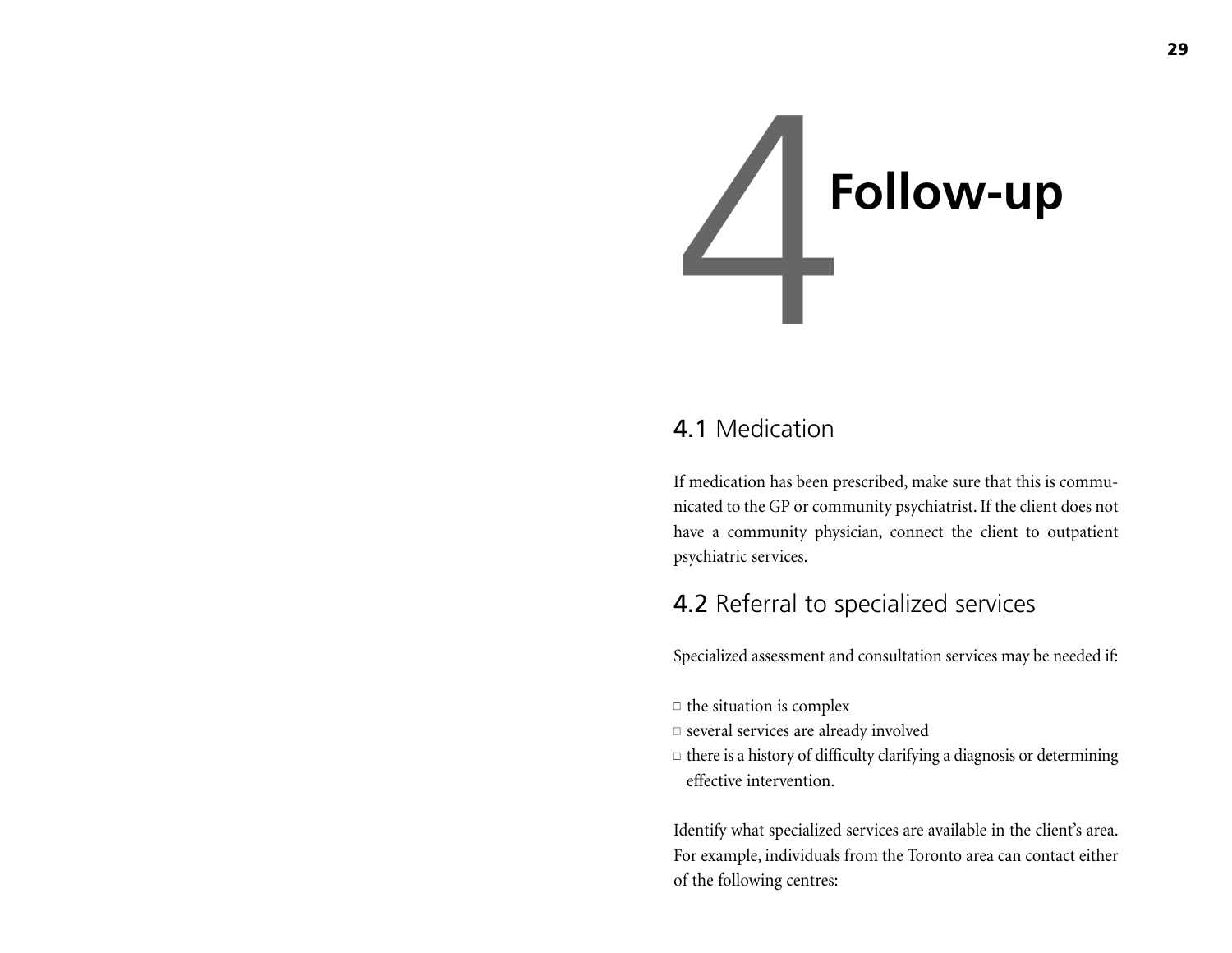# **The Dual Diagnosis Resource Service at the Centre for Addiction and Mental Health (CAMH):**

This service provides phone consultation on the same day of the call (between 9 a.m. and 5 p.m.), and it also provides more in-depth multidisciplinary assessment, diagnosis, and time-limited treatment and consultation services as needed. Call **416-535-8501 ext. 7809**.

## **Surrey Place Centre (SPC):**

**30**

The Infancy, Children and Youth Services Division at Surrey Place Centre serves individuals with intellectual disabilities frombirth to age 22. The Division focuses on the interdisciplinary assessment and treatment of difficulties often associated with intellectual disabilities. Services include psychology, speech language pathology, audiology, behaviour therapy, family and individual counselling and social work. There are also life skills groups (e.g., anger management and sex education) and familyoriented groups for parents and siblings. Access to pediatrics, neurology and psychiatry comes from internal referral. Call **Infancy, Children and Youth Services Intake** at **416-925-5141**.

**The Adult Services Division** at Surrey Place Centre serves individuals with intellectual disability aged 23 years and over. The disciplines represented in the Division include audiology, nursing, occupational therapy, psychology (e.g., counselling and behaviour therapy), psychiatry, social work and speech-language pathology. Services include assessment, intervention and service co-ordination. Families and the clients' other caregivers may also be offered support. There are waiting lists for all services; however, urgent cases will be prioritized. Call **Adult Services Intake** at **416-925-5141**.

# 4.3 Plan for next time

As crises are common for many persons with a dual diagnosis, it is wise to have a proactive crisis management plan. Caregivers should be encouraged to develop such a plan, clearly indicating who to call or what service to contact in response to the issues of concern. For example, for someone who experiences periods of disruptive behaviours, caregivers should have available an escalation hierarchy protocol that indicates how to respond to the individual at each point of his or her behavioural escalation, including when to seek general medical advice. Caregivers will have identified at what point on this escalation hierarchy they need to seek help from the emergency services and when to take the client to the ER. It is often helpful for the caregivers to have a letter written by the community physician that they can take with them to the ER. This letter should briefly outline the psychiatric disorder and treatment being provided. The letter might also suggest preferred ways to manage general crises for that individual, based on past experiences.

Develop and update any existing proactive crisis management plan with caregivers based on the client's most recent experience in the ER. Encourage caregivers to keep a client binder for ER visits and doctor appointments and to bring this with them to the ER.

Make sure your recommendations from this ER visit are communicated to those supporting the client in the community and those who may be involved in future crises (e.g., caregivers, family members, community services). This can be done by giving a copy of your assessment, with clear recommendations, to the person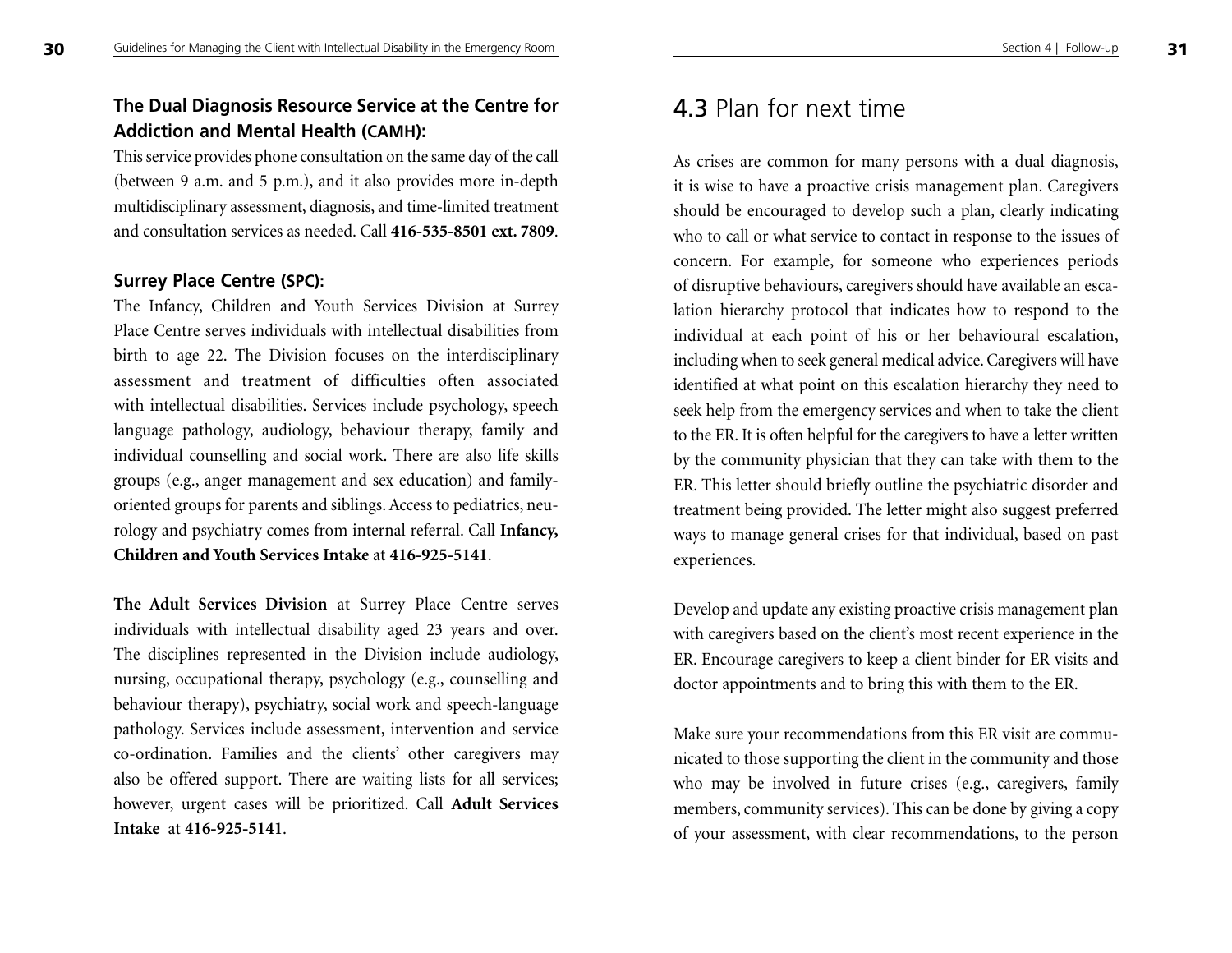accompanying the client to the ER and making arrangements for a copy to be provided to the caregiver who sees the client daily. For example, if the client is in a group home, a copy of your assessment recommendations (having obtained appropriate consent for release of information) should be sent to the client's primary residential caregiver at the group home and to the group home manager. These recommendations should be accompanied with a specific request that they be passed along to family members, other caregivers, the client's family doctor, psychiatrist and relevant community agencies. Where possible, you should try to make direct contact with the client's community physician and provide direct feedback.

# 4.4 A final reminder

If this was your first experience of a client with intellectual disability in a crisis, and it felt uncomfortable, that's OK. RELAX. No matter how disastrous a situation was, review it with colleagues, learn from it, and try to understand the personal and professional distress you may have experienced. Don't react by denying further contact with this client, or by prejudging and rejecting other clients with intellectual disabilities. And don't be afraid to seek expert help.

Debriefing and training is available through the **Dual Diagnosis Resource Service** at **416-535-8501 ext.7809.** Such training can be most useful when your team has had a recent experience with a client so that questions can be focused on the realities of your circumstances and the issues you encountered while responding to the client.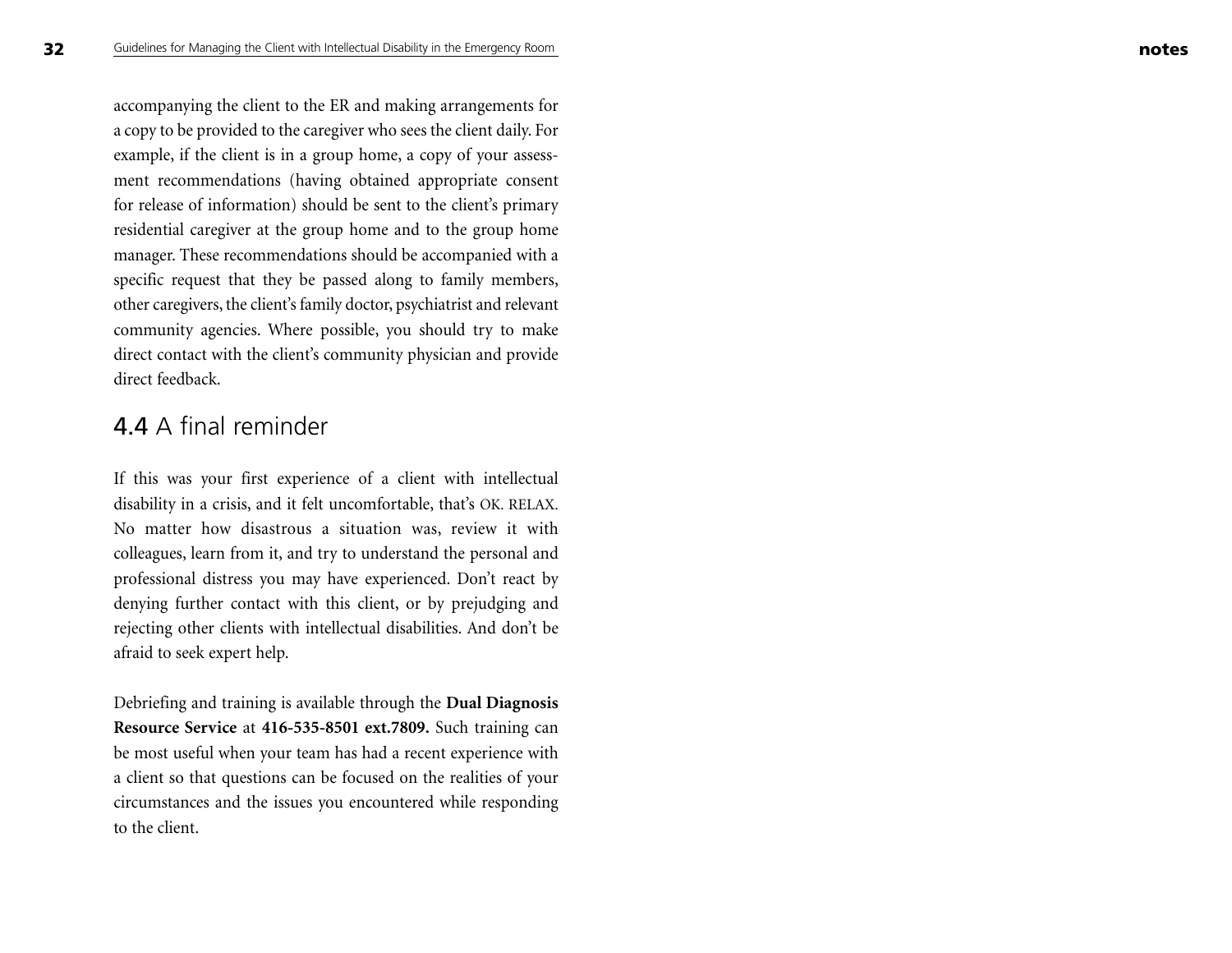**29**

# **Summary**

| ı | <b>Optimize the clinical encounter</b><br>• Practical tips                                                                                                                                                                                                                                                                                                                                        | 7  |
|---|---------------------------------------------------------------------------------------------------------------------------------------------------------------------------------------------------------------------------------------------------------------------------------------------------------------------------------------------------------------------------------------------------|----|
| Ш | Rule out non-psychiatric causes for<br>problems of concern<br>· Medical disorders<br>• Problems in expectations and supports<br>• Emotional upsets                                                                                                                                                                                                                                                | 11 |
| Ш | Seek information on usual level of<br>functioning<br>· Cognitive (e.g., previous psychological testing,<br>verbal and performance IQ)<br>• Adaptive (e.g., level of independence in daily<br>activities)<br>• Communication (e.g., receptive and expressive<br>language)<br>· Social (e.g., presence of autism/PDD)<br>• Level of supports provided or required in<br>residential and day setting | 12 |
|   | IV Assess all symptoms and behaviours<br>as to whether they are new onset<br>or chronic<br>• Determine usual behaviour and usual level<br>of functioning in areas of: self-care,<br>interest/involvement in school or work,<br>play/leisure activity, social involvement,                                                                                                                         | 14 |

initiative and level of supervision required

• Determine whether there has been an episode (or episodes) of changed behaviour. Identify whether any psychotic symptoms and/or change in behaviour outside the range of normal for the individual meets criteria for a significant episode. Determine whether episode meets criteria for a DSM-IV diagnosis.

- **15**• Functional inquiry to determine the presence of comorbid psychiatric conditions (e.g., selfinjurious behaviour, stereotypies, obsessive thoughts, compulsive behaviours, fears, phobias, levels of attention, hyperactivity, impulsivity).
- **15V Determine whether referral concerns likely point to a psychiatric disorder and, if so, generate** *provisional* **psychiatric diagnosis**
- **19-27VI Determine immediate intervention** 
	- Medical (or dental) consultation
	- Inpatient
	- Crisis respite
	- Home with supports

# **VII Follow Up**

- Medication
- Referral to specialist services
- Plan for next time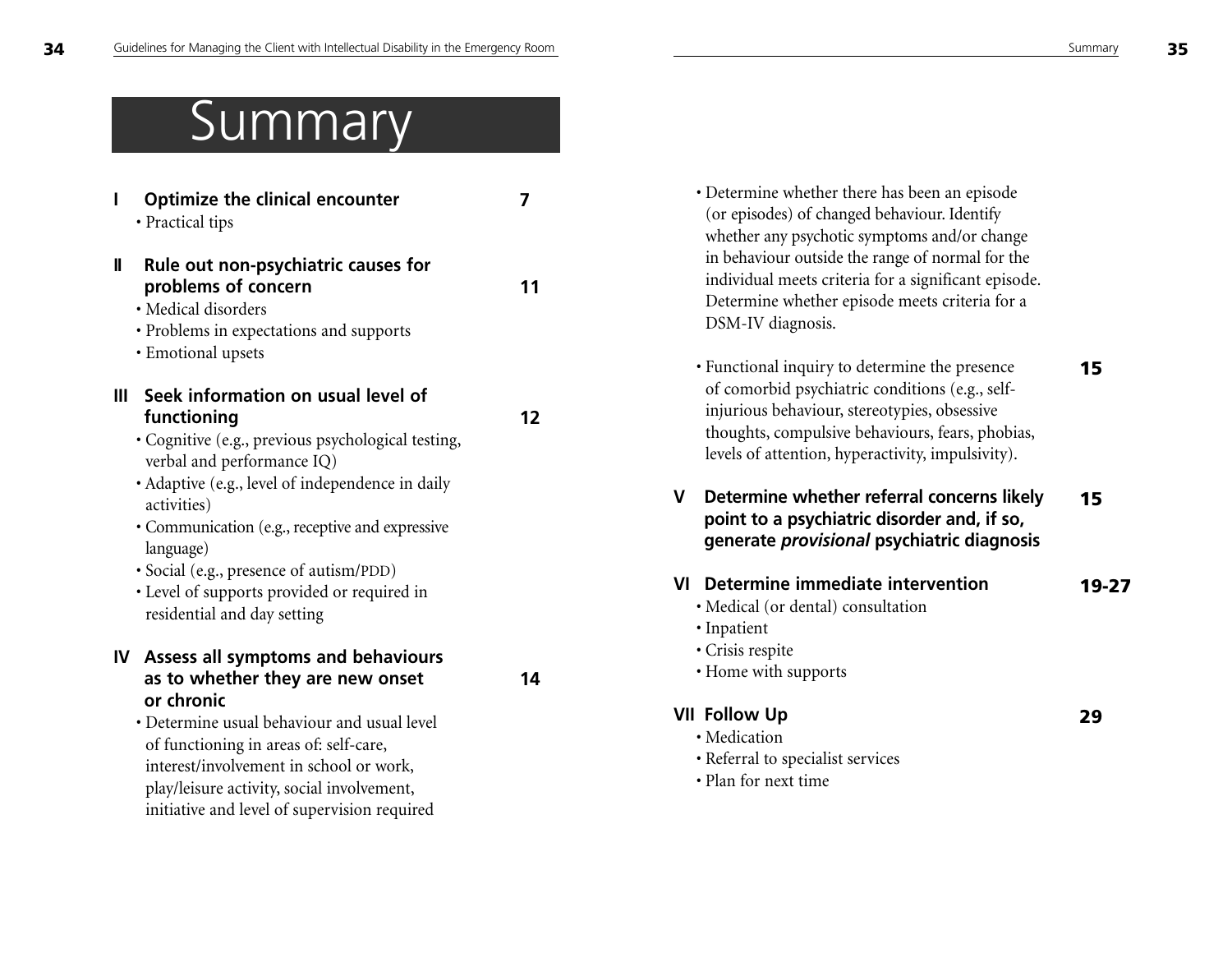# **References**

American Psychiatric Association. (2000). *Diagnostic and Statistical Manual of Mental Disorders* (4th ed.), text revision (DSM-IV-TR). Washington, DC: American Psychiatric Association.

Bolton, P. & Rutter, M. (1994). *Schedule for assessment of psychiatric problems associated with autism (and other developmental disorders)* (SAPPA): Informant version. Cambridge: Developmental Psychiatry Section, University of Cambridge & London: Child Psychiatry Department, Institute of Psychiatry. [Unpublished]

Sovner, R. & Hurley, A.D. (1991). Seven questions to ask when considering an acute psychiatric inpatient admission for a developmentally disabled adult. *The Habilitative Mental Healthcare Newsletter,* 10, 27-30.

# **Other resources**

Deb, S., Matthews, T., Holt, G., & Bouras, N. (2001). *Practice guidelines for the assessment and diagnosis of mental health problems in adults with intellectual disability.* Cheapside, Brighton: Pavilion.

Health Evidence Bulletins — Wales. (See link to Learning Disabilities.) Available: hebw.uwcm.ac.uk

The International Association for the Scientific Study of Intellectual Disabilities (IASSID). Available: www.iassid.org

Learning about Intellectual Disabilities and Health. Available: www.intellectualdisability.info

The Royal College of Psychiatrists. (2001). *DC-LD: Diagnostic criteria for psychiatric disorders for use with adults with learning disabilities/mental retardation.* London: Gaskell.

Rush, A.J. & Frances, A. (Eds.). (2000). Expert consensus guideline series: Treatment of psychiatric and behavioural problems in mental retardation. *American Journal on Mental Retardation, 105* (3, Special Issue), 159–226.

The University of Western Ontario. Developmental Disabilites Program. Available: www.psychiatry.med.uwo.ca/ddp